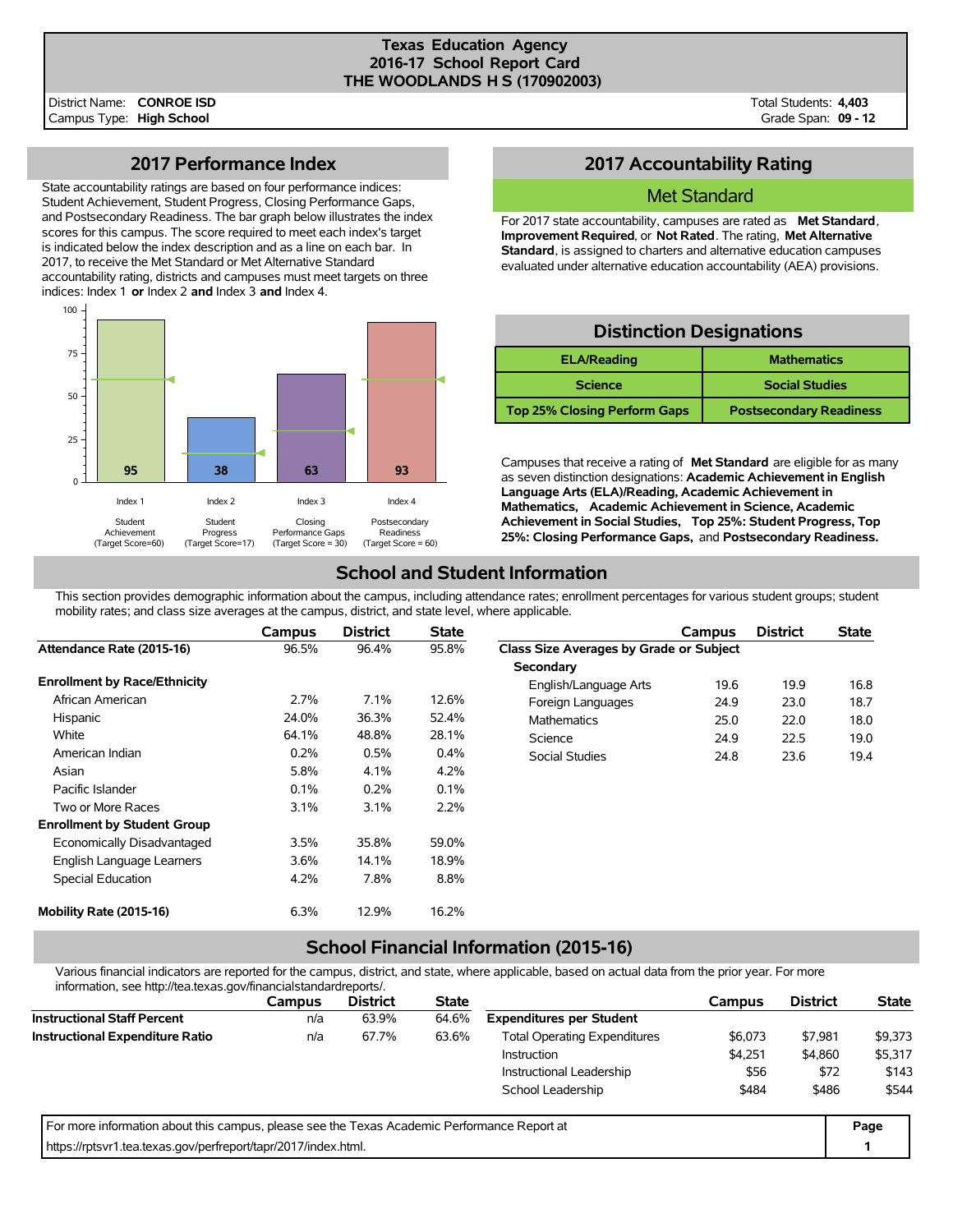| Texas Education Agency     | THE WOODLANDS H S (170902003) |
|----------------------------|-------------------------------|
| 2016-17 School Report Card | <b>CONROE ISD</b>             |

|                                                                             |      |              |     | All |                                                                                                                                                                                                                                                                                                                                                                                                                                                                                                                                                                                                                                                                                                                                                                                                                                                                                                                                                                                                                                                                                                                                                                                                                                                                                                                                                                                                                                                                                                                                                                                                                                                                                                                                                                                                                                                                                                                                                                                                                                                                                                    |     |     |        |        |        | Two or | Econ          |
|-----------------------------------------------------------------------------|------|--------------|-----|-----|----------------------------------------------------------------------------------------------------------------------------------------------------------------------------------------------------------------------------------------------------------------------------------------------------------------------------------------------------------------------------------------------------------------------------------------------------------------------------------------------------------------------------------------------------------------------------------------------------------------------------------------------------------------------------------------------------------------------------------------------------------------------------------------------------------------------------------------------------------------------------------------------------------------------------------------------------------------------------------------------------------------------------------------------------------------------------------------------------------------------------------------------------------------------------------------------------------------------------------------------------------------------------------------------------------------------------------------------------------------------------------------------------------------------------------------------------------------------------------------------------------------------------------------------------------------------------------------------------------------------------------------------------------------------------------------------------------------------------------------------------------------------------------------------------------------------------------------------------------------------------------------------------------------------------------------------------------------------------------------------------------------------------------------------------------------------------------------------------|-----|-----|--------|--------|--------|--------|---------------|
|                                                                             |      | <b>State</b> |     |     |                                                                                                                                                                                                                                                                                                                                                                                                                                                                                                                                                                                                                                                                                                                                                                                                                                                                                                                                                                                                                                                                                                                                                                                                                                                                                                                                                                                                                                                                                                                                                                                                                                                                                                                                                                                                                                                                                                                                                                                                                                                                                                    |     |     |        |        |        |        | <b>Disadv</b> |
| STAAR Percent at Approaches Grade Level or Above (Sum of All Grades Tested) |      |              |     |     |                                                                                                                                                                                                                                                                                                                                                                                                                                                                                                                                                                                                                                                                                                                                                                                                                                                                                                                                                                                                                                                                                                                                                                                                                                                                                                                                                                                                                                                                                                                                                                                                                                                                                                                                                                                                                                                                                                                                                                                                                                                                                                    |     |     |        |        |        |        |               |
| All Subjects                                                                | 2017 | 75%          | 85% | 95% |                                                                                                                                                                                                                                                                                                                                                                                                                                                                                                                                                                                                                                                                                                                                                                                                                                                                                                                                                                                                                                                                                                                                                                                                                                                                                                                                                                                                                                                                                                                                                                                                                                                                                                                                                                                                                                                                                                                                                                                                                                                                                                    |     |     |        |        |        |        | 84%           |
|                                                                             | 2016 | 75%          | 85% | 94% |                                                                                                                                                                                                                                                                                                                                                                                                                                                                                                                                                                                                                                                                                                                                                                                                                                                                                                                                                                                                                                                                                                                                                                                                                                                                                                                                                                                                                                                                                                                                                                                                                                                                                                                                                                                                                                                                                                                                                                                                                                                                                                    |     |     |        |        |        |        | 75%           |
| Reading                                                                     | 2017 | 72%          | 82% | 93% |                                                                                                                                                                                                                                                                                                                                                                                                                                                                                                                                                                                                                                                                                                                                                                                                                                                                                                                                                                                                                                                                                                                                                                                                                                                                                                                                                                                                                                                                                                                                                                                                                                                                                                                                                                                                                                                                                                                                                                                                                                                                                                    |     |     | $\ast$ |        |        |        | 77%           |
|                                                                             | 2016 | 73%          | 84% | 91% | African<br>American<br><b>Pacific</b><br>More<br>District Students American<br>Hispanic<br>White<br>Indian<br>Islander<br>Asian<br>Races<br>91%<br>93%<br>96%<br>100%<br>98%<br>100%<br>99%<br>83%<br>91%<br>95%<br>100%<br>95%<br>82%<br>99%<br>89%<br>90%<br>93%<br>97%<br>100%<br>99%<br>$\ast$<br>$\ast$<br>91%<br>75%<br>88%<br>93%<br>100%<br>88%<br>92%<br>95%<br>$\ast$<br>100%<br>$\ast$<br>100%<br>83%<br>87%<br>92%<br>$\ast$<br>100%<br>$\ast$<br>94%<br>$\ast$<br>95%<br>99%<br>$\ast$<br>100%<br>95%<br>100%<br>97%<br>87%<br>98%<br>$\ast$<br>$\ast$<br>97%<br>95%<br>96%<br>100%<br>$\ast$<br>97%<br>98%<br>100%<br>$\overline{\phantom{a}}$<br>$\ast$<br>99%<br>100%<br>100%<br>98%<br>98%<br>$\overline{a}$<br>71%<br>91%<br>88%<br>100%<br>94%<br>100%<br>94%<br>$\ast$<br>67%<br>82%<br>89%<br>$\ast$<br>92%<br>90%<br>70%<br>85%<br>88%<br>*<br>93%<br>83%<br>89%<br>$\ast$<br>90%<br>50%<br>78%<br>84%<br>*<br>85%<br>$\ast$<br>67%<br>68%<br>$\ast$<br>88%<br>69%<br>86%<br>$\ast$<br>46%<br>59%<br>54%<br>$\ast$<br>67%<br>56%<br>$\ast$<br>93%<br>$\ast$<br>97%<br>97%<br>79%<br>90%<br>$\ast$<br>79%<br>90%<br>$\ast$<br>97%<br>89%<br>94%<br>76%<br>93%<br>96%<br>$\ast$<br>94%<br>97%<br>$\overline{\phantom{a}}$<br>88%<br>95%<br>94%<br>$\ast$<br>100%<br>89%<br>$\overline{\phantom{m}}$<br>27%<br>39%<br>44%<br>*<br>55%<br>$\ast$<br>48%<br>$\ast$<br>39%<br>*<br>49%<br>21%<br>34%<br>46%<br>20%<br>25%<br>*<br>37%<br>$\ast$<br>26%<br>14%<br>12%<br>22%<br>$\ast$<br>32%<br>$\ast$<br>20%<br>28%<br>$\ast$<br>$\ast$<br>*<br>47%<br>28%<br>31%<br>50%<br>$\ast$<br>$\ast$<br>*<br>38%<br>28%<br>24%<br>29%<br>$\ast$<br>32%<br>53%<br>$\ast$<br>66%<br>48%<br>64%<br>$\ast$<br>$\ast$<br>48%<br>$\ast$<br>56%<br>43%<br>54%<br>68%<br>82%<br>85%<br>$\ast$<br>85%<br>79%<br>$\overline{\phantom{a}}$<br>86%<br>$\ast$<br>90%<br>71%<br>61%<br>74%<br>$\overline{\phantom{m}}$<br>69%<br>75%<br>$\ast$<br>68%<br>$\ast$<br>74%<br>$\ast$<br>62%<br>59%<br>58%<br>53%<br>$\ast$<br>$\ast$<br>$\ast$<br>70%<br>$\ast$<br>$\ast$<br>$\ast$<br>71%<br>$\ast$<br>73% | 65% |     |        |        |        |        |               |
| Mathematics                                                                 | 2017 | 79%          | 88% | 94% |                                                                                                                                                                                                                                                                                                                                                                                                                                                                                                                                                                                                                                                                                                                                                                                                                                                                                                                                                                                                                                                                                                                                                                                                                                                                                                                                                                                                                                                                                                                                                                                                                                                                                                                                                                                                                                                                                                                                                                                                                                                                                                    |     |     |        |        |        |        | 84%           |
|                                                                             | 2016 | 76%          | 87% | 91% |                                                                                                                                                                                                                                                                                                                                                                                                                                                                                                                                                                                                                                                                                                                                                                                                                                                                                                                                                                                                                                                                                                                                                                                                                                                                                                                                                                                                                                                                                                                                                                                                                                                                                                                                                                                                                                                                                                                                                                                                                                                                                                    |     |     |        |        |        |        | 70%           |
| Science                                                                     | 2017 | 79%          | 88% | 98% |                                                                                                                                                                                                                                                                                                                                                                                                                                                                                                                                                                                                                                                                                                                                                                                                                                                                                                                                                                                                                                                                                                                                                                                                                                                                                                                                                                                                                                                                                                                                                                                                                                                                                                                                                                                                                                                                                                                                                                                                                                                                                                    |     |     |        |        |        |        | 91%           |
|                                                                             | 2016 | 79%          | 89% | 97% |                                                                                                                                                                                                                                                                                                                                                                                                                                                                                                                                                                                                                                                                                                                                                                                                                                                                                                                                                                                                                                                                                                                                                                                                                                                                                                                                                                                                                                                                                                                                                                                                                                                                                                                                                                                                                                                                                                                                                                                                                                                                                                    |     |     |        |        |        |        | 86%           |
| Social Studies                                                              | 2017 | 77%          | 87% | 99% |                                                                                                                                                                                                                                                                                                                                                                                                                                                                                                                                                                                                                                                                                                                                                                                                                                                                                                                                                                                                                                                                                                                                                                                                                                                                                                                                                                                                                                                                                                                                                                                                                                                                                                                                                                                                                                                                                                                                                                                                                                                                                                    |     |     |        |        |        |        | 96%           |
|                                                                             | 2016 | 77%          | 87% | 99% |                                                                                                                                                                                                                                                                                                                                                                                                                                                                                                                                                                                                                                                                                                                                                                                                                                                                                                                                                                                                                                                                                                                                                                                                                                                                                                                                                                                                                                                                                                                                                                                                                                                                                                                                                                                                                                                                                                                                                                                                                                                                                                    |     |     |        |        |        |        | 94%           |
| STAAR Percent at Meets Grade Level (Sum of All Grades Tested)               |      |              |     |     |                                                                                                                                                                                                                                                                                                                                                                                                                                                                                                                                                                                                                                                                                                                                                                                                                                                                                                                                                                                                                                                                                                                                                                                                                                                                                                                                                                                                                                                                                                                                                                                                                                                                                                                                                                                                                                                                                                                                                                                                                                                                                                    |     |     |        |        |        |        |               |
| Two or More Subjects 2017                                                   |      | 48%          | 64% | 90% |                                                                                                                                                                                                                                                                                                                                                                                                                                                                                                                                                                                                                                                                                                                                                                                                                                                                                                                                                                                                                                                                                                                                                                                                                                                                                                                                                                                                                                                                                                                                                                                                                                                                                                                                                                                                                                                                                                                                                                                                                                                                                                    |     |     |        |        |        |        | 68%           |
|                                                                             | 2016 | 45%          | 62% | 87% |                                                                                                                                                                                                                                                                                                                                                                                                                                                                                                                                                                                                                                                                                                                                                                                                                                                                                                                                                                                                                                                                                                                                                                                                                                                                                                                                                                                                                                                                                                                                                                                                                                                                                                                                                                                                                                                                                                                                                                                                                                                                                                    |     |     |        |        |        |        | 54%           |
| Reading                                                                     | 2017 | 48%          | 62% | 87% |                                                                                                                                                                                                                                                                                                                                                                                                                                                                                                                                                                                                                                                                                                                                                                                                                                                                                                                                                                                                                                                                                                                                                                                                                                                                                                                                                                                                                                                                                                                                                                                                                                                                                                                                                                                                                                                                                                                                                                                                                                                                                                    |     |     |        |        |        |        | 63%           |
|                                                                             | 2016 | 46%          | 61% | 82% |                                                                                                                                                                                                                                                                                                                                                                                                                                                                                                                                                                                                                                                                                                                                                                                                                                                                                                                                                                                                                                                                                                                                                                                                                                                                                                                                                                                                                                                                                                                                                                                                                                                                                                                                                                                                                                                                                                                                                                                                                                                                                                    |     |     |        |        |        |        | 42%           |
| Mathematics                                                                 | 2017 | 48%          | 65% | 69% |                                                                                                                                                                                                                                                                                                                                                                                                                                                                                                                                                                                                                                                                                                                                                                                                                                                                                                                                                                                                                                                                                                                                                                                                                                                                                                                                                                                                                                                                                                                                                                                                                                                                                                                                                                                                                                                                                                                                                                                                                                                                                                    |     |     |        |        |        |        | 54%           |
|                                                                             | 2016 | 43%          | 61% | 56% |                                                                                                                                                                                                                                                                                                                                                                                                                                                                                                                                                                                                                                                                                                                                                                                                                                                                                                                                                                                                                                                                                                                                                                                                                                                                                                                                                                                                                                                                                                                                                                                                                                                                                                                                                                                                                                                                                                                                                                                                                                                                                                    |     |     |        |        |        |        | 20%           |
| Science                                                                     | 2017 | 52%          | 69% | 93% |                                                                                                                                                                                                                                                                                                                                                                                                                                                                                                                                                                                                                                                                                                                                                                                                                                                                                                                                                                                                                                                                                                                                                                                                                                                                                                                                                                                                                                                                                                                                                                                                                                                                                                                                                                                                                                                                                                                                                                                                                                                                                                    |     |     |        |        |        |        | 77%           |
|                                                                             | 2016 | 47%          | 65% | 90% |                                                                                                                                                                                                                                                                                                                                                                                                                                                                                                                                                                                                                                                                                                                                                                                                                                                                                                                                                                                                                                                                                                                                                                                                                                                                                                                                                                                                                                                                                                                                                                                                                                                                                                                                                                                                                                                                                                                                                                                                                                                                                                    |     |     |        |        |        |        | 63%           |
| Social Studies                                                              | 2017 | 51%          | 68% | 95% |                                                                                                                                                                                                                                                                                                                                                                                                                                                                                                                                                                                                                                                                                                                                                                                                                                                                                                                                                                                                                                                                                                                                                                                                                                                                                                                                                                                                                                                                                                                                                                                                                                                                                                                                                                                                                                                                                                                                                                                                                                                                                                    |     |     |        |        |        |        | 72%           |
|                                                                             | 2016 | 47%          | 64% | 94% |                                                                                                                                                                                                                                                                                                                                                                                                                                                                                                                                                                                                                                                                                                                                                                                                                                                                                                                                                                                                                                                                                                                                                                                                                                                                                                                                                                                                                                                                                                                                                                                                                                                                                                                                                                                                                                                                                                                                                                                                                                                                                                    |     |     |        |        |        |        | 83%           |
| STAAR Percent at Masters Grade Level (Sum of All Grades Tested)             |      |              |     |     |                                                                                                                                                                                                                                                                                                                                                                                                                                                                                                                                                                                                                                                                                                                                                                                                                                                                                                                                                                                                                                                                                                                                                                                                                                                                                                                                                                                                                                                                                                                                                                                                                                                                                                                                                                                                                                                                                                                                                                                                                                                                                                    |     |     |        |        |        |        |               |
| All Subjects                                                                | 2017 | 20%          | 33% | 43% |                                                                                                                                                                                                                                                                                                                                                                                                                                                                                                                                                                                                                                                                                                                                                                                                                                                                                                                                                                                                                                                                                                                                                                                                                                                                                                                                                                                                                                                                                                                                                                                                                                                                                                                                                                                                                                                                                                                                                                                                                                                                                                    |     |     |        |        |        |        | 21%           |
|                                                                             | 2016 | 18%          | 30% | 38% |                                                                                                                                                                                                                                                                                                                                                                                                                                                                                                                                                                                                                                                                                                                                                                                                                                                                                                                                                                                                                                                                                                                                                                                                                                                                                                                                                                                                                                                                                                                                                                                                                                                                                                                                                                                                                                                                                                                                                                                                                                                                                                    |     |     |        |        |        |        | 14%           |
| Reading                                                                     | 2017 | 19%          | 30% | 24% |                                                                                                                                                                                                                                                                                                                                                                                                                                                                                                                                                                                                                                                                                                                                                                                                                                                                                                                                                                                                                                                                                                                                                                                                                                                                                                                                                                                                                                                                                                                                                                                                                                                                                                                                                                                                                                                                                                                                                                                                                                                                                                    |     |     |        |        |        |        | 10%           |
|                                                                             | 2016 | 17%          | 28% | 22% |                                                                                                                                                                                                                                                                                                                                                                                                                                                                                                                                                                                                                                                                                                                                                                                                                                                                                                                                                                                                                                                                                                                                                                                                                                                                                                                                                                                                                                                                                                                                                                                                                                                                                                                                                                                                                                                                                                                                                                                                                                                                                                    |     |     |        |        |        |        | $\ast$        |
| Mathematics                                                                 | 2017 | 23%          | 37% | 30% |                                                                                                                                                                                                                                                                                                                                                                                                                                                                                                                                                                                                                                                                                                                                                                                                                                                                                                                                                                                                                                                                                                                                                                                                                                                                                                                                                                                                                                                                                                                                                                                                                                                                                                                                                                                                                                                                                                                                                                                                                                                                                                    |     |     |        |        |        |        | 12%           |
|                                                                             | 2016 | 19%          | 32% | 25% |                                                                                                                                                                                                                                                                                                                                                                                                                                                                                                                                                                                                                                                                                                                                                                                                                                                                                                                                                                                                                                                                                                                                                                                                                                                                                                                                                                                                                                                                                                                                                                                                                                                                                                                                                                                                                                                                                                                                                                                                                                                                                                    |     |     |        |        |        |        | $\ast$        |
| Science                                                                     | 2017 | 19%          | 33% | 52% |                                                                                                                                                                                                                                                                                                                                                                                                                                                                                                                                                                                                                                                                                                                                                                                                                                                                                                                                                                                                                                                                                                                                                                                                                                                                                                                                                                                                                                                                                                                                                                                                                                                                                                                                                                                                                                                                                                                                                                                                                                                                                                    |     |     |        |        |        |        | 25%           |
|                                                                             | 2016 | 16%          | 29% | 46% |                                                                                                                                                                                                                                                                                                                                                                                                                                                                                                                                                                                                                                                                                                                                                                                                                                                                                                                                                                                                                                                                                                                                                                                                                                                                                                                                                                                                                                                                                                                                                                                                                                                                                                                                                                                                                                                                                                                                                                                                                                                                                                    |     |     |        |        |        |        | 19%           |
| Social Studies                                                              | 2017 | 27%          | 46% | 83% |                                                                                                                                                                                                                                                                                                                                                                                                                                                                                                                                                                                                                                                                                                                                                                                                                                                                                                                                                                                                                                                                                                                                                                                                                                                                                                                                                                                                                                                                                                                                                                                                                                                                                                                                                                                                                                                                                                                                                                                                                                                                                                    |     |     |        |        |        |        | 60%           |
|                                                                             | 2016 | 22%          | 39% | 72% |                                                                                                                                                                                                                                                                                                                                                                                                                                                                                                                                                                                                                                                                                                                                                                                                                                                                                                                                                                                                                                                                                                                                                                                                                                                                                                                                                                                                                                                                                                                                                                                                                                                                                                                                                                                                                                                                                                                                                                                                                                                                                                    |     |     |        |        |        |        | 50%           |
| STAAR Percent Met or Exceeded Progress                                      |      |              |     |     |                                                                                                                                                                                                                                                                                                                                                                                                                                                                                                                                                                                                                                                                                                                                                                                                                                                                                                                                                                                                                                                                                                                                                                                                                                                                                                                                                                                                                                                                                                                                                                                                                                                                                                                                                                                                                                                                                                                                                                                                                                                                                                    |     |     |        |        |        |        |               |
| All Subjects                                                                | 2017 | 61%          | 66% | 69% |                                                                                                                                                                                                                                                                                                                                                                                                                                                                                                                                                                                                                                                                                                                                                                                                                                                                                                                                                                                                                                                                                                                                                                                                                                                                                                                                                                                                                                                                                                                                                                                                                                                                                                                                                                                                                                                                                                                                                                                                                                                                                                    |     |     |        |        |        |        |               |
|                                                                             | 2016 | 62%          | 66% | 60% |                                                                                                                                                                                                                                                                                                                                                                                                                                                                                                                                                                                                                                                                                                                                                                                                                                                                                                                                                                                                                                                                                                                                                                                                                                                                                                                                                                                                                                                                                                                                                                                                                                                                                                                                                                                                                                                                                                                                                                                                                                                                                                    |     |     |        |        |        |        |               |
| Reading                                                                     | 2017 | 59%          | 63% | 70% |                                                                                                                                                                                                                                                                                                                                                                                                                                                                                                                                                                                                                                                                                                                                                                                                                                                                                                                                                                                                                                                                                                                                                                                                                                                                                                                                                                                                                                                                                                                                                                                                                                                                                                                                                                                                                                                                                                                                                                                                                                                                                                    |     |     |        |        |        |        | $\ast$        |
|                                                                             | 2016 | 60%          | 64% | 65% | $\ast$                                                                                                                                                                                                                                                                                                                                                                                                                                                                                                                                                                                                                                                                                                                                                                                                                                                                                                                                                                                                                                                                                                                                                                                                                                                                                                                                                                                                                                                                                                                                                                                                                                                                                                                                                                                                                                                                                                                                                                                                                                                                                             | 66% | 66% | $\ast$ | $\ast$ |        | $\ast$ | $\ast$        |
| Mathematics                                                                 | 2017 | 64%          | 69% | 65% | $\ast$                                                                                                                                                                                                                                                                                                                                                                                                                                                                                                                                                                                                                                                                                                                                                                                                                                                                                                                                                                                                                                                                                                                                                                                                                                                                                                                                                                                                                                                                                                                                                                                                                                                                                                                                                                                                                                                                                                                                                                                                                                                                                             | 63% | 66% |        | 80%    | $\ast$ | 87%    | $\ast$        |
|                                                                             | 2016 | 63%          | 68% | 50% | $\ast$                                                                                                                                                                                                                                                                                                                                                                                                                                                                                                                                                                                                                                                                                                                                                                                                                                                                                                                                                                                                                                                                                                                                                                                                                                                                                                                                                                                                                                                                                                                                                                                                                                                                                                                                                                                                                                                                                                                                                                                                                                                                                             | 55% | 48% | $\ast$ | 67%    | $\ast$ | $\ast$ | $\ast$        |

For more information about this campus, please see the Texas Academic Performance Report at **Page Page** https://rptsvr1.tea.texas.gov/perfreport/tapr/2017/index.html. **2**

'?' Indicates that the data for this item were statistically improbable, or were reported outside a reasonable range. '-' Indicates zero observations reported for this group. \*' Indicates results are masked due to small numbers to protect student confidentiality. Ma' Indicates data reporting is not applicable for this group.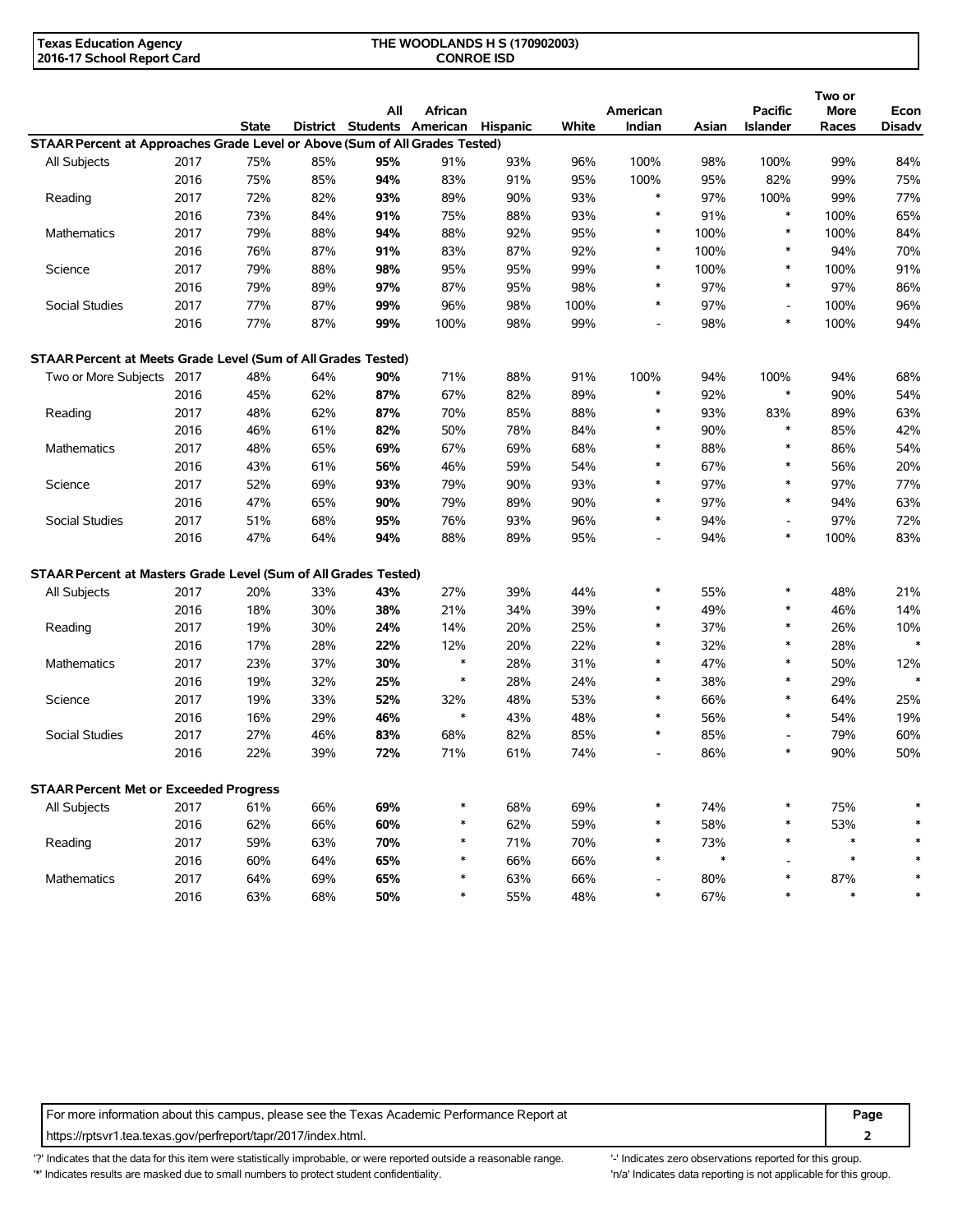| Texas Education Agency     | THE WOODLANDS H S (170902003) |  |
|----------------------------|-------------------------------|--|
| 2016-17 School Report Card | <b>CONROE ISD</b>             |  |

|                                        |      |              |                 |        | African  |                 |       | American                 |        | <b>Pacific</b>  | Two or<br><b>More</b> | Econ          |
|----------------------------------------|------|--------------|-----------------|--------|----------|-----------------|-------|--------------------------|--------|-----------------|-----------------------|---------------|
|                                        |      | <b>State</b> | <b>District</b> | Campus | American | <b>Hispanic</b> | White | Indian                   | Asian  | <b>Islander</b> | Races                 | <b>Disadv</b> |
| <b>STAAR Percent Exceeded Progress</b> |      |              |                 |        |          |                 |       |                          |        |                 |                       |               |
| All Subjects                           | 2017 | 19%          | 24%             | 10%    | ∗        | 9%              | 9%    | ∗                        | 19%    | ∗               | 17%                   | $\ast$        |
|                                        | 2016 | 17%          | 19%             | 9%     | $\ast$   | 9%              | 9%    | ∗                        | 11%    | $\ast$          | 11%                   | $\ast$        |
| Reading                                | 2017 | 17%          | 20%             | 6%     | $\ast$   | 5%              | 6%    | ∗                        | 15%    | $\ast$          | $\ast$                | $\ast$        |
|                                        | 2016 | 16%          | 17%             | 3%     | ∗        | 2%              | 4%    | $\ast$                   | $\ast$ | -               | $\ast$                | $\ast$        |
| <b>Mathematics</b>                     | 2017 | 20%          | 27%             | 19%    | ∗        | 18%             | 18%   | $\overline{\phantom{0}}$ | 40%    | $\ast$          | 40%                   | $\ast$        |
|                                        | 2016 | 17%          | 21%             | 20%    | ∗        | 21%             | 19%   | ∗                        | 40%    | ∗               | $\ast$                | $\ast$        |

For more information about this campus, please see the Texas Academic Performance Report at **Page Page** https://rptsvr1.tea.texas.gov/perfreport/tapr/2017/index.html. **3**

'?' Indicates that the data for this item were statistically improbable, or were reported outside a reasonable range. "Indicates zero observations reported for this group. '\*' Indicates results are masked due to small numbers to protect student confidentiality. 'n/a' Indicates data reporting is not applicable for this group.